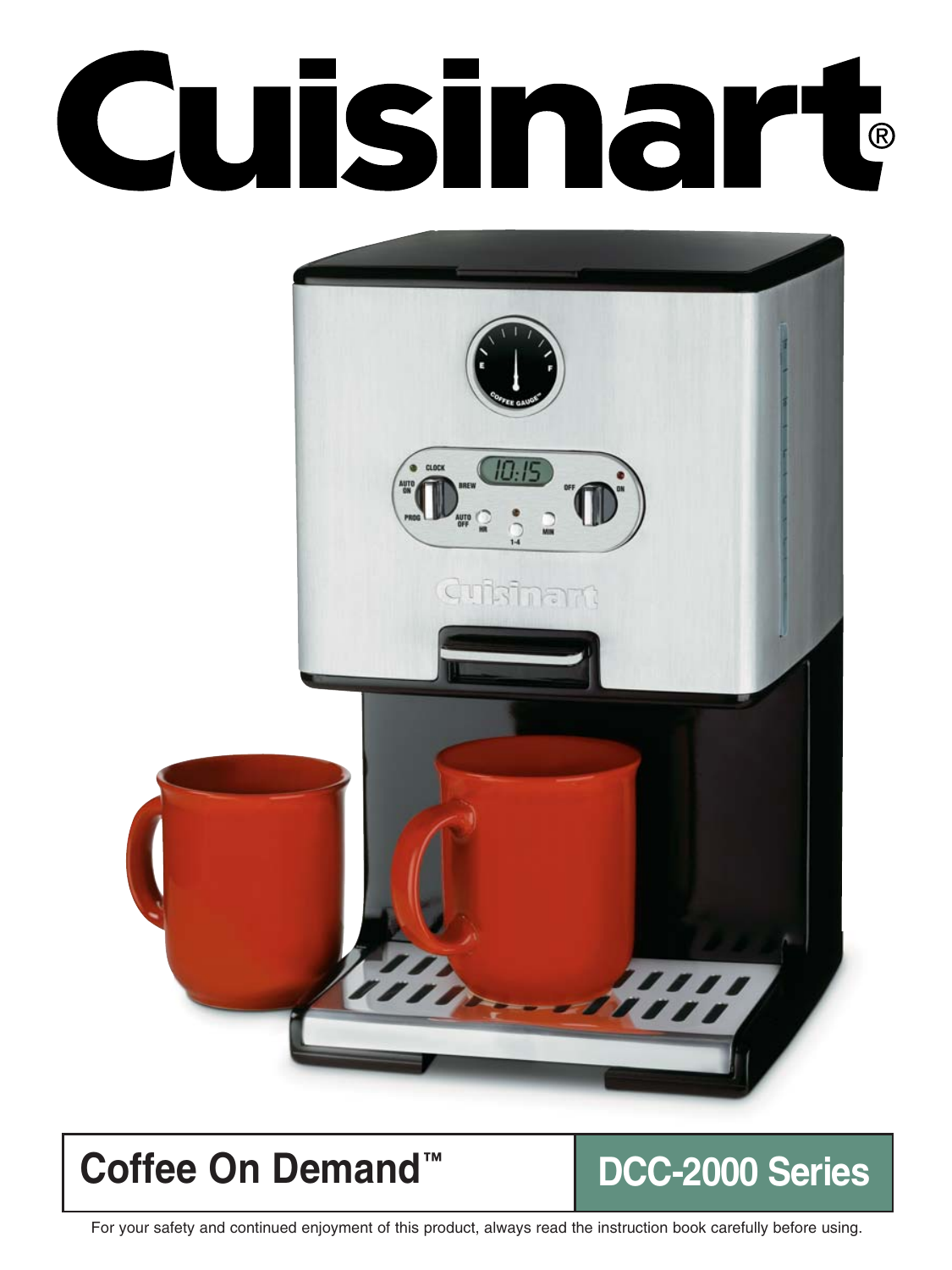# **IMPORTANT SAFEGUARDS**

When using electrical appliances, basic safety precautions should always be followed to reduce the risk of fire, electric shock and/or injury to persons, including the following:

#### **1. READ ALL INSTRUCTIONS**

- 2. Do not touch hot surfaces. Use handles and knobs.
- 3. To protect against electric shock, do not place cord, plug, or base unit in water or other liquids.
- 4. Close supervision is necessary when any appliance is used by or near children.
- 5. **Always unplug from outlet when not in use and before cleaning.** Allow to cool before putting on or taking off parts and before cleaning the appliance.
- 6. Do not operate any appliance with a damaged cord or plug or after the appliance malfunctions or has been dropped or damaged in any manner. Return appliance to the nearest Cuisinart Repair Center for examination, repair, or electrical or mechanical adjustment.
- 7. The use of accessory attachments not recommended by Cuisinart may cause injuries.
- 8. Do not use outdoors.
- 9. Do not let cord hang over edge of table or counter, or touch hot surface.
- 10. Do not place on or near a hot gas or electric burner, or in a heated oven.
- 11. Always fill water reservoir first, then plug cord into the wall outlet. To disconnect, turn controls to "off", then remove plug from wall outlet.
- 12. Do not use appliance for other than intended use.
- 13. Do not open lid during brewing to prevent injury.
- 14. Do not clean drip tray with cleansers, steel wool pads, or other abrasive materials.
- 15. **WARNING: TO REDUCE THE RISK OF FIRE OR ELECTRIC SHOCK, DO NOT REMOVE THE BASE PANEL. NO USER SERVICEABLE PARTS ARE INSIDE. REPAIR SHOULD BE DONE ONLY BY AUTHORIZED PERSONNEL.**

# **SAVE THESE INSTRUCTIONS**

# **FOR HOUSEHOLD USE ONLY**

# **WARNING: RISK OF FIRE OR ELECTRIC SHOCK**



The lightning flash with arrowhead symbol, within an equilateral triangle, is intended to alert the user to the presence of uninsulated "dangerous voltage" within the product's enclosure that may be of sufficient magnitude to constitute a risk of fire or electric shock to persons.



The exclamation point within an equilateral triangle is intended to alert the user to the presence of important operating and maintenance (servicing) instructions in the literature accompanying the appliance.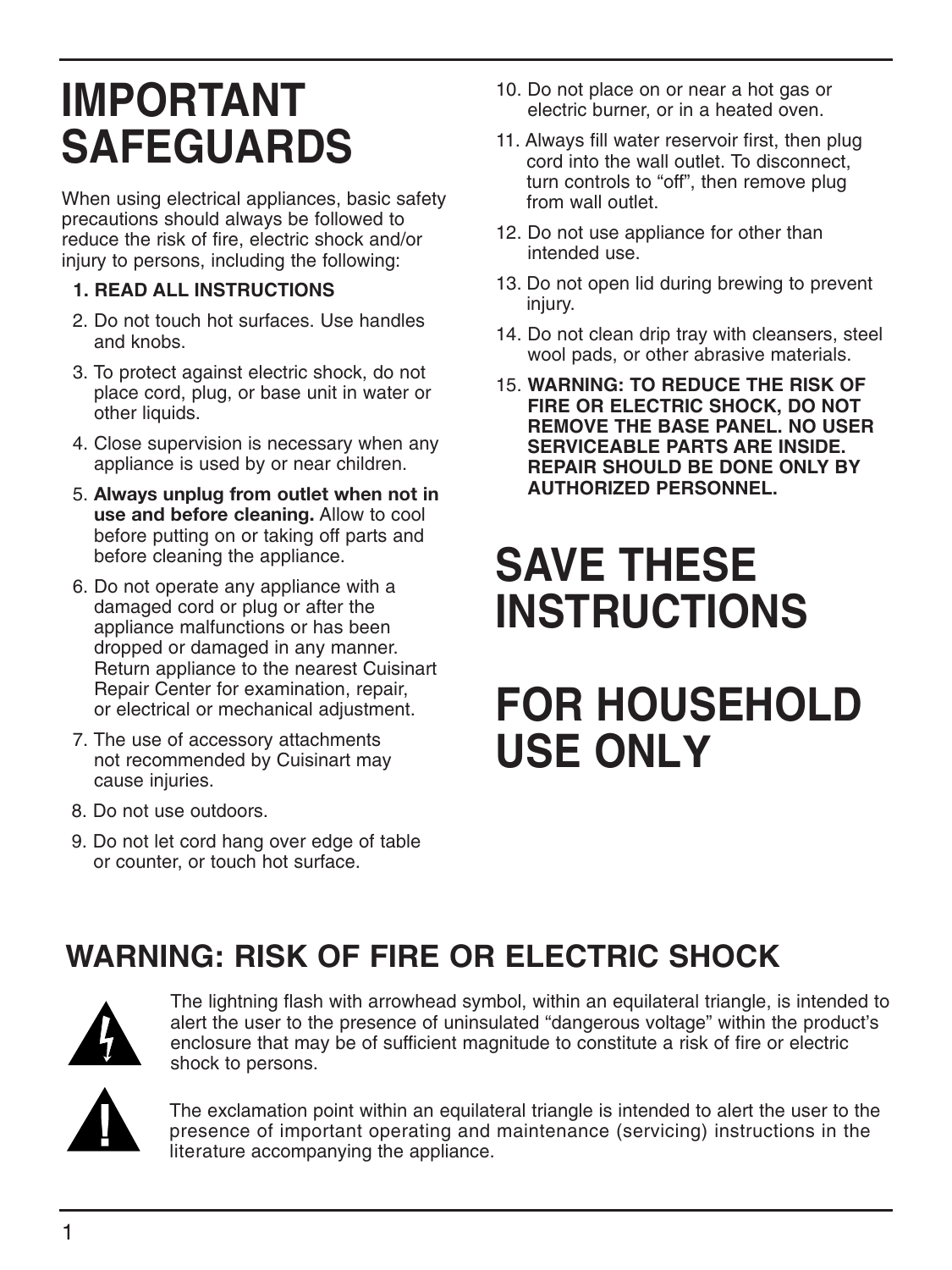## **SPECIAL CORD SET INSTRUCTIONS**

A short power-supply cord is provided to reduce the risks resulting from becoming entangled in or tripping over a longer cord. Longer extension cords are available and may be used if care is exercised in their use.

If a long extension cord is used, the marked electrical rating of the extension cord must be at least as great as the electrical rating of the appliance, and the longer cord should be arranged so that it will not drape over the countertop or tabletop where it can be pulled on by children or tripped over.

# **NOTICE**

This appliance has a polarized plug (one blade is wider than the other). To reduce the risk of electric shock, this plug will fit in a polarized outlet only one way. If the plug does not fit fully in the outlet, reverse the plug. If it still does not fit, contact a qualified electrician. Do not modify the plug in any way.

# **OPERATING NOTICE**

Clogging and backing up of water and/or coffee in the filter basket can occur under any or a combination of any of the following conditions: The use of too finely ground coffee, using two or more paper filters, using the gold tone filter in conjunction with a paper filter or not properly cleaning coffee grounds from the gold tone filter, or allowing coffee grounds to spill over the filter.

**Caution:** Never open the top cover during the brewing cycle, even if no water is draining from the filter basket, since extremely hot water/coffee can spill out from the filter basket and cause injury. If water/coffee is not draining from the filter basket during the brewing cycle, unplug the unit and wait 10 minutes before opening the top cover and checking the filter basket.

## **IMPORTANT UNPACKING INSTRUCTIONS**

- 1. Place the box on a large, sturdy, flat surface.
- 2. Remove the instruction book and any other literature.
- 3. Turn the box so that the back side of the coffeemaker is down and slide the coffeemaker from the box.
- 4. After the coffeemaker has been removed, place the box out of the way and take the side polyfoam inserts away.
- 5. Remove the polybag covering the coffeemaker.

We suggest you save all packing materials in the event that future shipping of the machine is needed. Keep all plastic bags away from children.

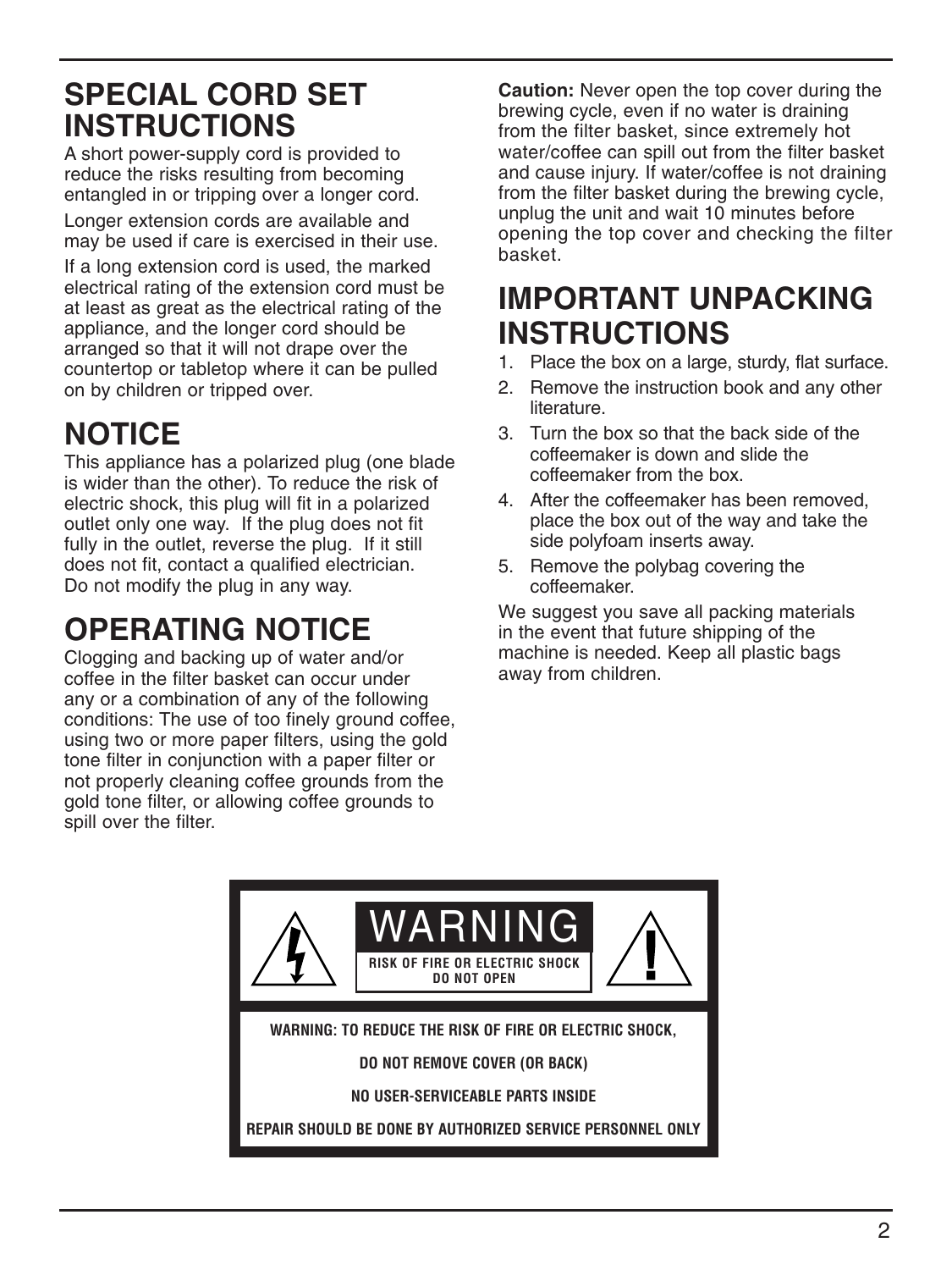# **TABLE OF CONTENTS**

| Unpacking Instructions  2           |
|-------------------------------------|
|                                     |
| The Quest for the Perfect Cup       |
|                                     |
| Features and Benefits  4-5          |
|                                     |
| Programming Your Coffeemaker 7      |
|                                     |
|                                     |
| Programming the Variable Auto Off 7 |
|                                     |
| Inserting the Water Filter  8       |
| Cleaning and Maintenance  9         |
| Warranty 9                          |

# **INTRODUCTION**

Cuisinart keeps making life easier! Your Coffee on Demand™ Coffeemaker eliminates the carafe, so all you or your guests have to do for a cup of fresh, hot, flavorful coffee is press a lever. A double-wall reservoir keeps up to 12 cups of coffee hot, and Cuisinart's easy-toread Coffee Gauge™ lets you know how many cups are left. Get ready to enjoy pure coffee flavor, cup after cup, with Cuisinart.

## **THE QUEST FOR THE PERFECT CUP OF COFFEE**

It is generally agreed that there are four basic elements critical to the perfect cup:

#### **Element 1: Water**

Coffee is 98% water. Often overlooked, the quality of the water is as important as the quality of the coffee. A good rule of thumb is that if your water doesn't taste good from the tap, it won't taste any better in your coffee. That's why Cuisinart has added a water filter to the Coffee On Demand™ Coffeemaker. The charcoal water filter removes chlorine, bad tastes and odors, for the purest cup of coffee every time.

#### **Element 2: Coffee**

While the bulk of the liquid is water, all of the flavor should be from the coffee. To achieve the same great quality cup of coffee you receive at a coffee bar, you need to use the same quality beans. If you choose to grind your own beans, buy the beans fresh and whole, only about a two-week supply at a time for maximum freshness. Once the coffee bean is broken, its flavor degrades very quickly. If it is not practical to buy small supplies, we recommend you separate larger amounts of beans into one- or two-week portions immediately after purchasing, and freeze them in airtight containers. The best way to maximize freshness is to minimize exposure to air, light and moisture. So, once removed from the freezer, beans should be maintained in a sealed container at room temperature, since damaging condensation occurs every time the beans are removed from the freezer or refrigerator. Note that some coffee experts advise against freezing dark-roast beans because this can cause the oils to coagulate, while other experts disagree. We suggest you experiment and decide for yourself.

#### **Element 3: Grind**

The grind is critical for proper flavor extraction. If the grind is too fine, overextraction and bitterness will result. Too fine a grind may also clog your filter. If grind is too coarse, the water will pass through too quickly and the desired flavors will not be extracted. We recommend a medium-fine grind.

#### **Element 4: Proportion**

The cups on the Cuisinart® coffeemaker are 5 ounces. Add the amount of ground coffee that corresponds to the number of cups being brewed. Many coffee bars and the Specialty Coffee Association of America recommend adding 2 rounded tablespoons of coffee per 6 ounces of water. Some coffee manufacturers recommend using one tablespoon per cup. We recommend using 1 tablespoon of ground coffee per cup, but use more or less to suit your taste.

**NOTE: The maximum capacity for ground coffee is 15 tablespoons for this 12-cup coffeemaker. Exceeding these amounts may cause overflow if the coffee is too finely ground.**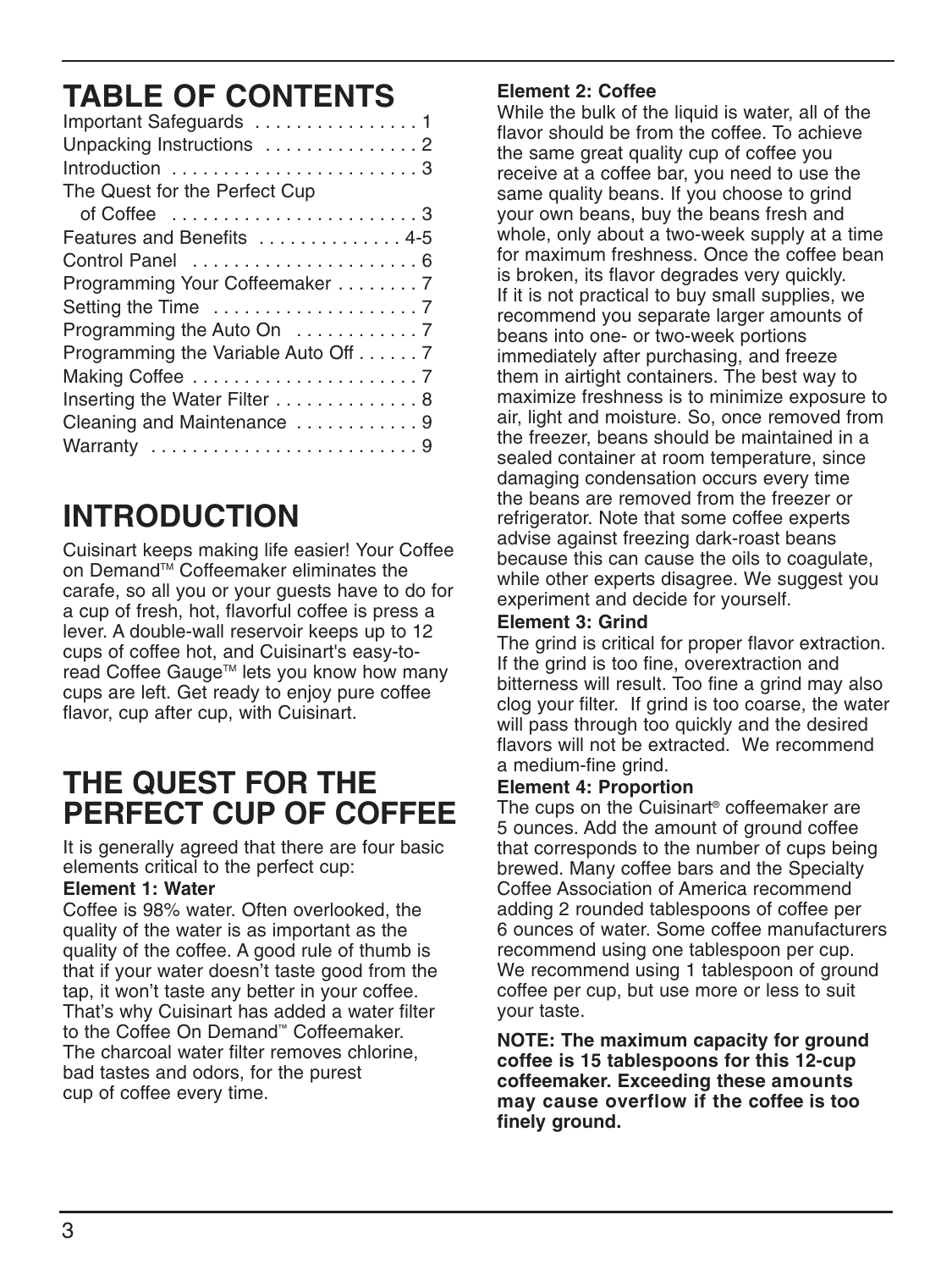## **FEATURES AND BENEFITS**

- **1. Reservoir Cover** Flips back for easy filling.
- **2. Water Reservoir (see detailed drawing)**
- **3. Coffee Reservoir (see detailed drawing)**
- **4. Coffee Gauge™** For determining amount of brewed coffee remaining in unit.
- **5. Showerhead (see detailed drawing)** Distributes water evenly over coffee, reducing temperature loss as water passes through grounds.
- **6. Charcoal Water Filter (see detailed drawing)** Charcoal water filter eliminates chlorine, bad tastes and odors from tap water.
- **7. Filter Basket (see detailed drawing)** Holds a #4 paper filter or a permanent filter.
- **8. LCD Digital Clock**

Displays time of day and set time for automatic functions.

#### **9. Function Knob**

Used to initiate programming of automatic functions – Auto On, Auto Off, Program, Clock, and Brew.

#### **10. ON/OFF Knob**

Used to turn your coffeemaker on and off and programming your delayed brew.

#### **11. 1-4 Cup Setting**

For brewing smaller pots of coffee. It provides 'double' heating of the water, so it is piping hot.

- **12. Hour and Minute Buttons** Used to set time of day and set time for automatic functions.
- **13. Power Loss Back-up System (not shown)** One-minute protection in case power fails, breaker trips or unit is unplugged.
- **14. Dispensing Lever** For dispensing coffee into mug.
- **15. Ready Tone (not shown)** Signals the end of the brew cycle with five beeps.

#### **16. Drip Tray**

Removable tray with grate to remove any excess coffee that does not dispense into mug.

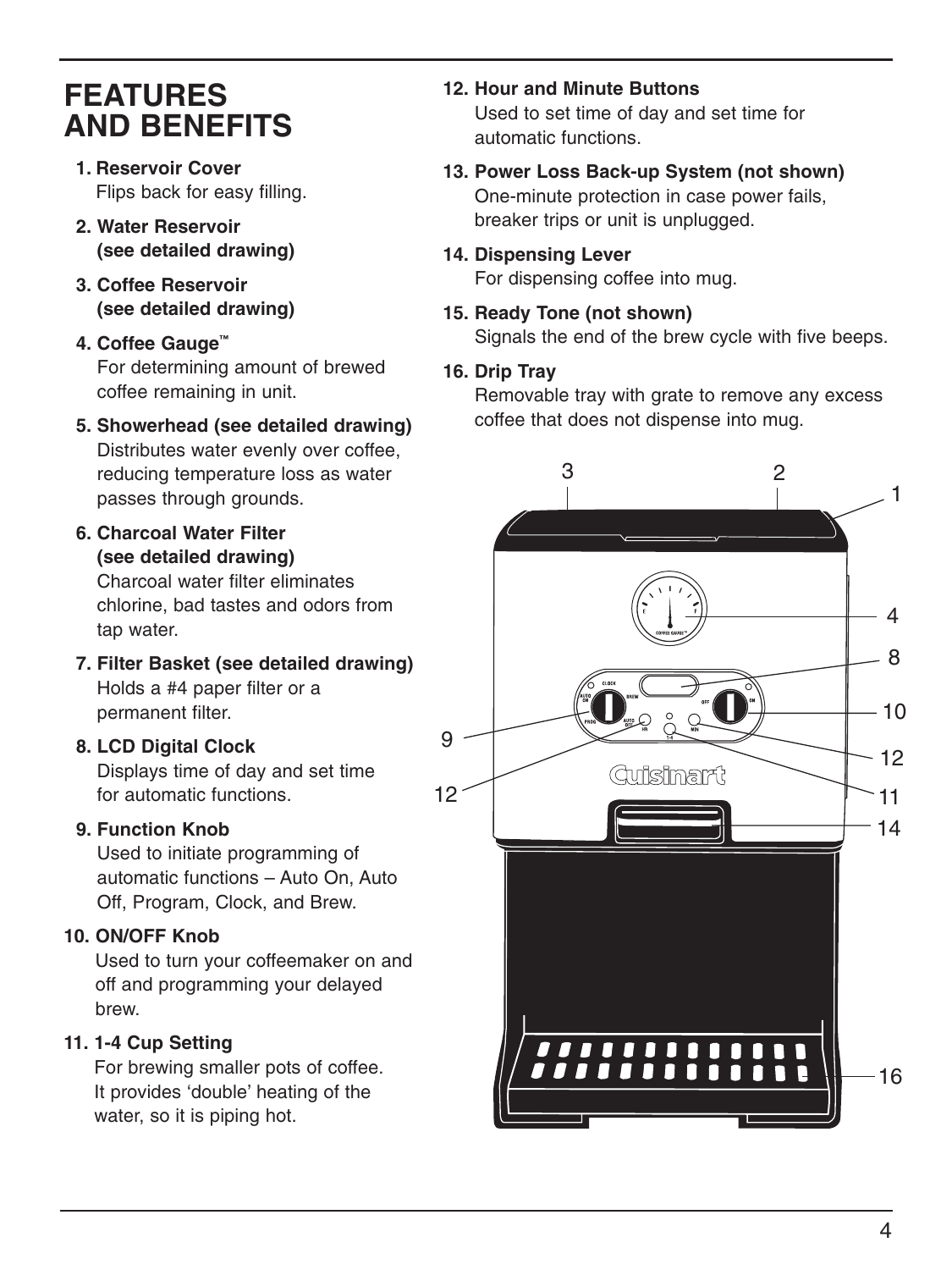# **FEATURES AND BENEFITS**



#### **1. Water Reservoir**

#### **2. Charcoal Water Filter**

Charcoal water filter eliminates chlorine, bad tastes and odors from tap water.

#### **3. Showerhead**

#### **4. Coffee Reservoir**

Removable double-wall reservoir keeps up to 12 cups of coffee hot for hours

#### **5. Filter Basket**

Holds our commercial style permanent filter or paper filter. **NOTE: FILTER BASKET HOLDER MUST BE IN PLACE FOR UNIT TO OPERATE CORRECTLY.**  Removable for easy cleaning.

#### **6. Gold Tone Cuisinart Commercial Style Filter**

**A note about filters:** When using our permanent filter, be sure that the handle is positioned toward the front of the unit. If you do not, the handle may interfere with the flow of coffee into the filter basket. **Also note, using our permanent gold-tone filter will allow some fine coffee grounds to fall into the coffee carafe. This will appear as sediment in the carafe.**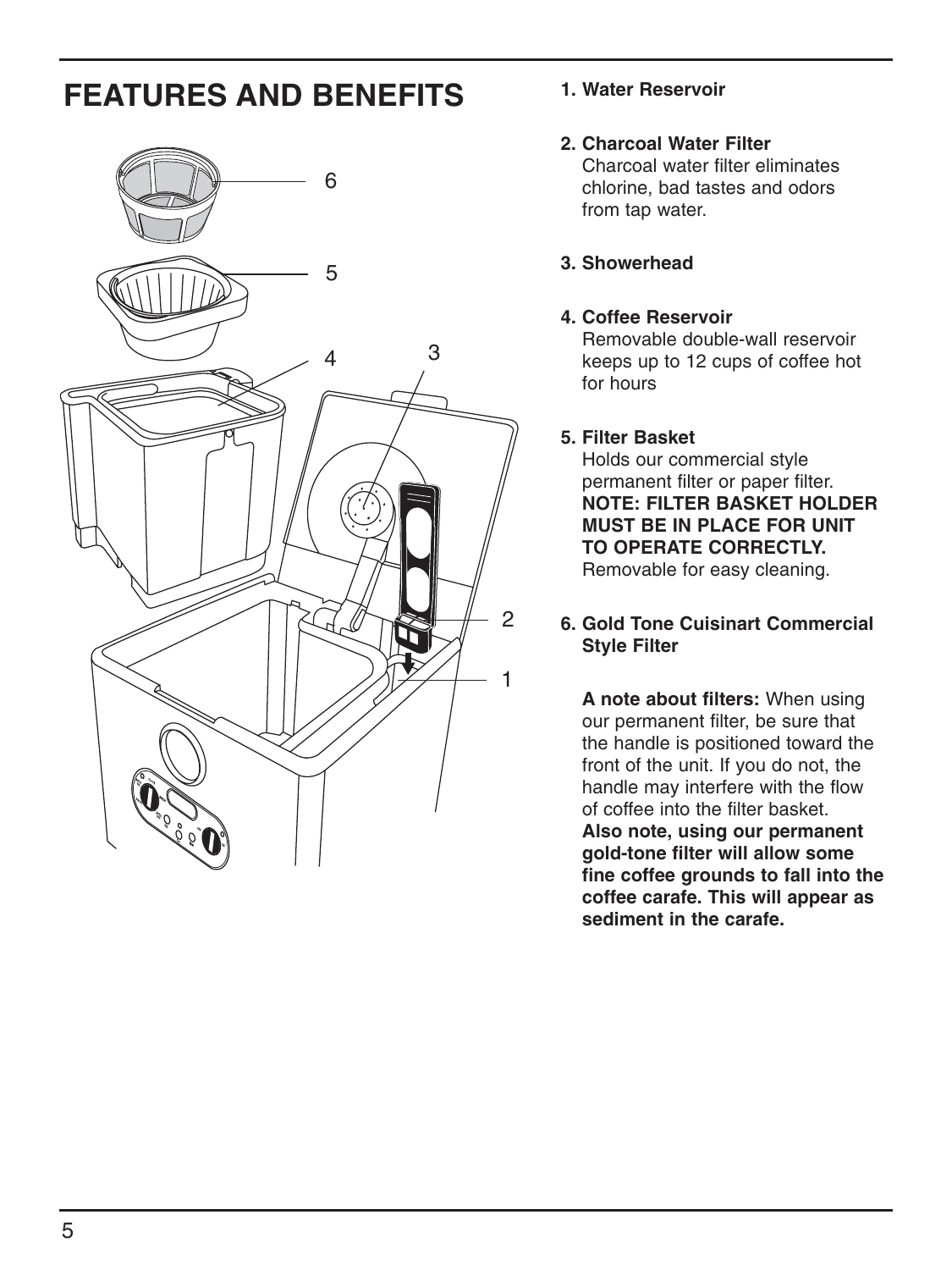# **CONTROL PANEL**



#### **1. Coffee Gauge™**

For determining amount of brewed coffee remaining in unit.

#### **2. Clock Display**

Displays time of day and auto on and off times.

#### **3. Function Knob**

For setting time of day, and auto on and auto off times.

#### **a. Auto On**

The Auto On feature is used to program the start time of the brew cycle. The auto on time can be set for any time, day or night. The "PM" indicator is displayed on the LCD for nighttime program times.

#### **b. Auto Off**

The Auto Off feature is used to shut off the coffeemaker at a preset time, anywhere from 0 to 4 hours.

#### **c. Program Set**

The Program Set function is used to set the time for the Auto On function.

#### **d. Brew**

The Brew function is used to start the brew cycle directly.

#### **e. Clock Set**

Used to program the time of day.

#### **f. Audible Tone (not shown)**

The Coffee on Demand™ Coffeemaker is equipped with an audible tone which will sound 5 times when the coffee has completed brewing.

#### **4. On/Off Knob**

Used to turn your coffeemaker on and off and for programming your delayed brew.

#### **5. 1-4 Cup Setting Amounts**

For brewing smaller pots of coffee – it provides 'double' heating of the water, so coffee is piping hot.

#### **6. Hour and Minute Buttons**

For use in setting hour and minute for time of day, auto on time, and auto off time.

#### **7. On and Auto On Indicator Lights**

#### **8. Dispensing Lever**

For dispensing coffee into mug.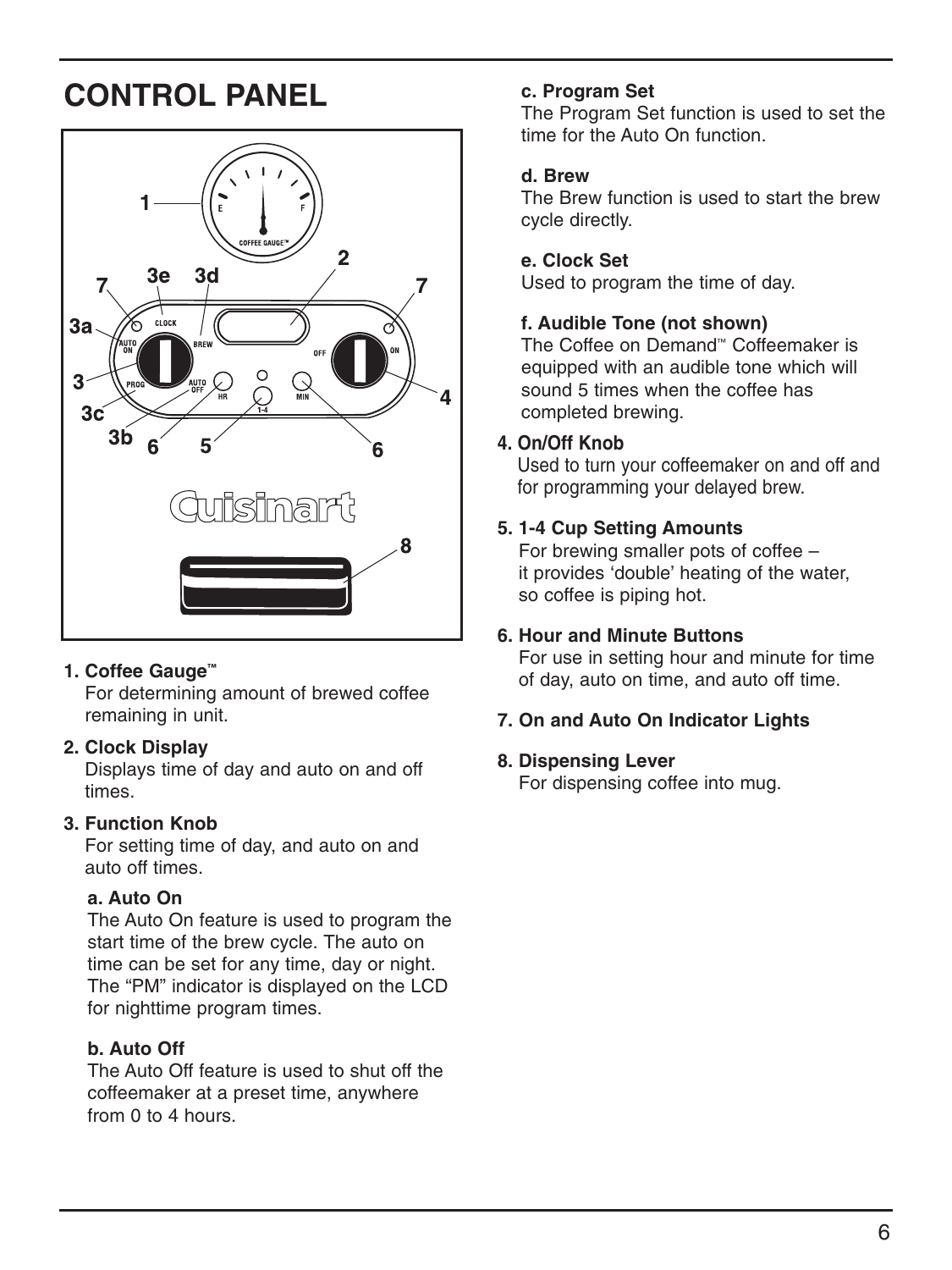### **PROGRAMMING YOUR COFFEEMAKER TO BREW COFFEE**

- 1. Turn the function knob to "Brew."
- 2. Turn the On/Off knob to "On" and release. The red "On" indicator light will illuminate and brew cycle will begin.

#### **TO TURN THE COFFEEMAKER OFF**

Simply turn the On/Off function knob to "Off" and release.

**NOTE:** To program the coffeemaker to shut off automatically, see **To program the Variable Auto Off** instructions below.

#### **PROGRAMMING YOUR COFFEEMAKER FOR DELAYED BREW TIME**

#### **To set the time:**

- 1. Turn the function knob to "Clock".
	- a. **Set Hour:** Press and hold the "Hour" button to scroll through numbers quickly. When number displayed approaches the desired setting, press and release (pulse) the button to advance one digit at a time. After setting the correct hour, the default will be the last time set unless power is shut off.

**NOTE:** When the number count passes 12, the PM light will be displayed on the LCD.

b. **Set Minutes:** Press and hold the "Minute" button to scroll through numbers quickly. When number displayed approaches the desired setting, press and release (pulse) the button to advance one digit at a time. After setting the correct minute, the default will be the last time set unless power is shut off. To finish setting time, turn the FUNCTION KNOB to any other setting or simply wait until the numerals stop blinking.

#### **To program the Auto On (brew start time)**

- 1. Turn the function knob to "Prog."
- 2. Set the time you want coffee to begin brewing by using the minute and hour push-buttons. Follow the same instructions you used to set the time of day, in the **To set the time** section above.
- 3. Turn the function knob to "Auto On." LCD will display the current time.
- 4. Turn the On/Off knob to "On" and release. The green indicator light will come on to remind you that the programming function is in use. At the programmed time, the red indicator will come on as well, indicating that the brew cycle is starting. Both lights will go off when keep warm cycle ends.

**NOTE:** To reactivate the auto-on feature to start brew cycle at the same time another day, simply turn the On/Off function knob to "On" and release. The green "auto-on" light will illuminate.

#### **To program the Variable Auto Off:**

- 1. Turn the function knob to "Auto Off." Press and hold the "Hour" button for 2 seconds. The clock display will start blinking.
- 2. Program the coffeemaker to shut off from zero to four hours after brew cycle is finished by using the "Hour" and "Minute" buttons (see "To set the time").

#### **1 - 4 Cup Setting:**

The 1- 4 cup setting button is used when you make small amounts of coffee. The 1-4 setting basically 'double heats' the water, making your smaller amount piping hot.

**To use:** When making a smaller amount, press the 1-4 button on the control panel after turning on the unit.

#### **Power Loss Back-up**

One-minute protection in case a breaker trips, the unit is unplugged, or the power fails. It holds all programmed information, including time of day, auto on time and auto off time.

## **MAKING COFFEE**

Before you make the first batch of coffee in your new Cuisinart® Coffee On Demand™ Coffeemaker, we recommend operating the coffeemaker once using only water and a paper filter. This will remove any dust or residues that remain in the system from the manufacturing process.

#### **1. Insert the Water Filter:**

- a. Remove the filter from polybag and soak in cold tap water for 15 minutes.
- b. Remove the water filter holder from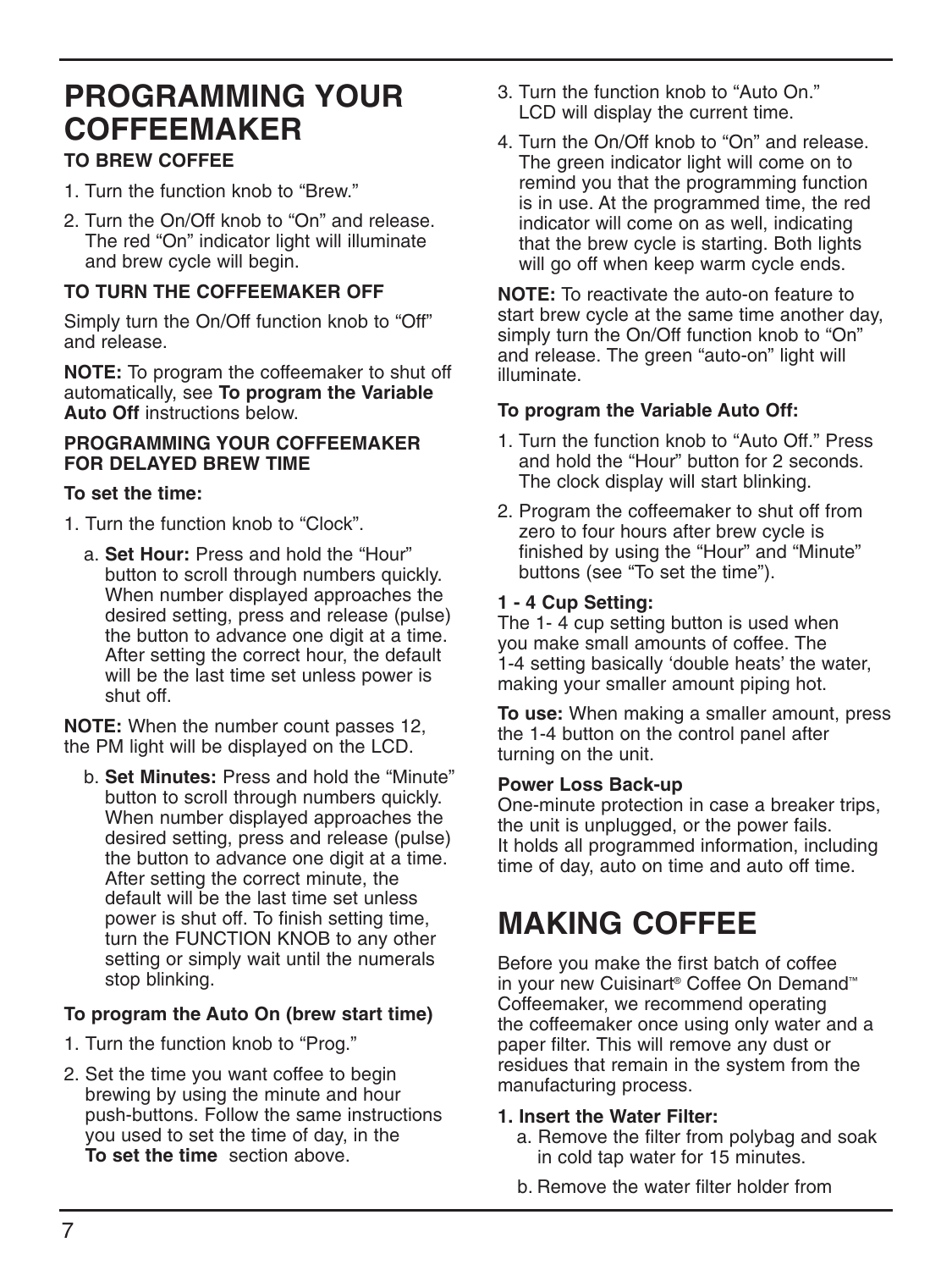the coffeemaker by lifting it out of the reservoir area with your thumb and forefinger.

- c. Grasp stem in one hand. Using thumb of other hand, gently press down and pull toward you. Compartment will flip open.
- d. Place the filter in the holder and close the water filter holder; you will hear a snap indicating it is in place.

**NOTE:** Caution must be used when inserting the charcoal filter. Improper placement in the holder can cause tearing of the filter skin.

- e. Hold the filter under cold running tap water for 10 seconds to flush. You should place the hole openings in the side of the unit directly under the water stream.
- f. Allow the filter to drain completely.
- g. Replace the water filter holder in the reservoir area of the coffeemaker, pushing it all the way down to the base of the unit, along the reservoir wall.

**NOTE:** We recommend changing the water filter every 60 days or 60 uses, more often if you have hard water.



Replacement water filters can be purchased in stores or by calling customer service or through the Cuisinart web site.

#### **2. Fill the water reservoir:**

When filling the coffeemaker with water, refer to the water window on the side of the unit and fill to the desired number of cups. Be sure to add a small amount of extra

water to account for the amount of water lost in wetting the grounds and lost as steam during the brewing process.

#### **3. Add the ground coffee:**

Remove the filter basket by grasping the handle and lifting straight up, and then place it on the countertop. Insert a #4 paper filter or permanent filter. Be sure that the paper filter is completely open and fully inserted in the basket. It may help to fold and flatten the seams of a paper filter beforehand. Add the desired amount of ground coffee. corresponding to the number of cups being brewed. Many coffee bars and the Specialty Coffee Association of America recommend adding 2 rounded tablespoons of coffee per 6 ounces of water. Some coffee manufacturers recommend using 1 tablespoon per cup. We recommend using 1 tablespoon of ground coffee per cup, but use more or less to suit your taste.

#### **NOTE: The maximum capacity for ground coffee is 15 tablespoons for this 12-cup coffeemaker. Exceeding this amount may cause overflow if the coffee is too finely ground.**

**Replace the filter basket in the filter basket holder, making sure the coffee reservoir is in place. Flip the lid closed, and press firmly to be sure that it closes securely.** 

#### **4. Power unit:**

Plug the cord into an electrical outlet. Turn the function knob to brew, turn the On/Off knob to "On" and release. The red indicator light will turn on. Or, set the Auto On function and the green indicator will light.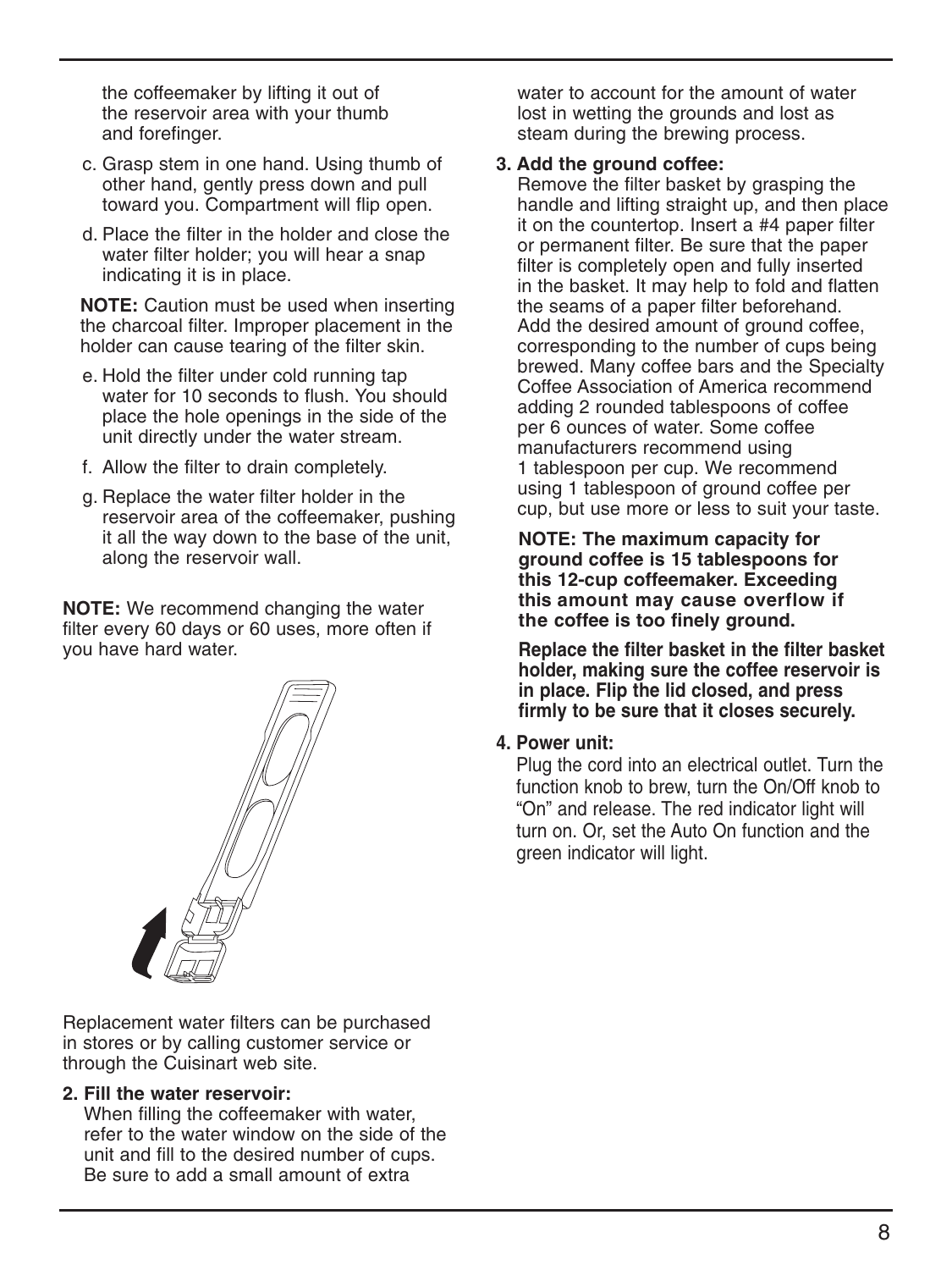# **CLEANING AND MAINTENANCE**

Always turn coffeemaker OFF and remove the plug from the electrical outlet before cleaning.

Lift up the reservoir cover. Remove and discard the filter and ground coffee.

#### **WARNING**

#### **Caution: The reservoir contains hot coffee. Allow to cool before lifting.**

Remove the brew basket and coffee reservoir. These can be washed in warm, soapy water and rinsed thoroughly, or cleaned in the upper rack of the dishwasher. Dry all parts after use.

#### **Do not put any water in the unit once the filter basket and coffee reservoir have been removed. Wipe the area under the reservoir with a damp cloth.**

Remove drip tray and wash with warm soapy water and rinse thoroughly, or place in a dishwasher.

Do not use any scouring agents or harsh cleansers on any part of the coffeemaker.

Never immerse base unit in water or other liquid. To clean base, simply wipe with a clean, damp cloth and dry before storing. Fingerprints and other blemishes on the stainless steel housing can be washed off with soap and water or a nonabrasive cleaning solution. Never use rough, abrasive materials or cleansers to clean the warming plate. Do not dry the inside of the water reservoir with a cloth, as lint may remain.

# **DECALCIFICATION**

Decalcification refers to removing the calcium deposits which form over time on the metal parts of the coffeemaker.

For best performance from your coffeemaker, decalcify the base unit from time to time. The frequency depends upon the hardness of your tap water and how often you use the coffeemaker.

To clean, fill the water reservoir to capacity with a mixture of % white vinegar and % water. Turn the coffeemaker on by turning the ON/OFF knob. One cycle should be sufficient to adequately clean the coffeemaker. When

the cycle is completed and the five beeps sound, turn coffeemaker off. Repeat operation, this time using fresh cold water.

## **WARRANTY LIMITED THREE-YEAR WARRANTY**

This warranty supersedes all previous warranties on the Cuisinart® Coffee On Demand™ Coffeemaker.

This warranty is available to consumers only. You are a consumer if you own a Cuisinart<sup>®</sup> Coffee On Demand™ Coffeemaker that was purchased at retail for personal, family or household use. Except as otherwise required under applicable state law, this warranty is not available to retailers or other commercial purchasers or owners.

We warrant that your Cuisinart® Coffee On Demand™ Coffeemaker will be free of defects in material or workmanship under normal home use for three years from the date of original purchase.

We suggest that you complete and return the enclosed warranty registration card promptly to facilitate verification of the date of original purchase. However, return of the warranty registration is not a condition of these warranties.

If your coffeemaker should prove to be defective within the warranty period, we will repair it (or, if we think it necessary, replace it) without charge to you. To obtain warranty service, please call our Consumer Service Center toll-free at 800-726-0190 or write to:

Cuisinart 150 Milford Road East Windsor, NJ 08520

To facilitate the speed and accuracy of your return, please also enclose \$10.00 for shipping and handling of the product (California residents need only supply proof of purchase and should call 1-800-726-0190 for shipping instructions). Please also be sure to include a return address, description of the product defect, product serial number, and any other information pertinent to the product's return. Please pay by check or money order.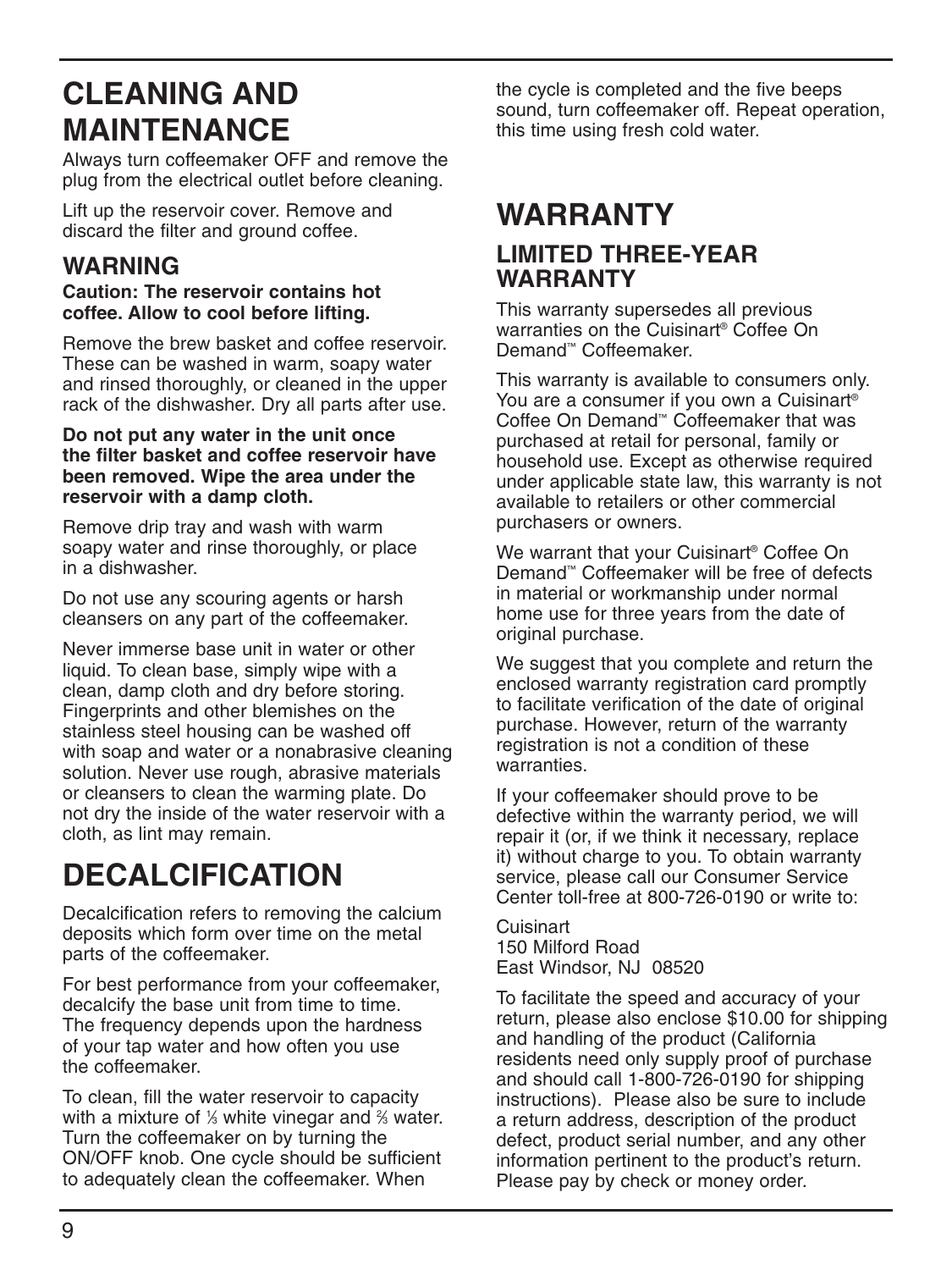NOTE: For added protection and secure handling of any Cuisinart® product that is being returned, we recommend you use a traceable, insured delivery service. Cuisinart cannot be held responsible for in-transit damage or for packages that are not delivered to us. Lost and/or damaged products are not covered under warranty.

Your Cuisinart® coffeemaker has been manufactured to strict specifications and has been designed for use with the Cuisinart® coffeemaker authorized accessories and replacement parts for your model. These warranties expressly exclude any defects or damages caused by accessories, replacement parts or repair service other than those that have been authorized by Cuisinart.

These warranties exclude all incidental or consequential damages. Some states do not allow the exclusion of or limitation of incidental or consequential damages, so the foregoing limitation or exclusion may not apply to you.

#### **CALIFORNIA RESIDENTS ONLY**

California law provides that for In-Warranty Service, California residents have the option of returning a nonconforming product (A) to the store where it was purchased or (B) to another retail store which sells Cuisinart products of the same type. The retail store shall then, according to its preference, either repair the product, refer the consumer to an independent repair facility, replace the product, or refund the purchase price less the amount directly attributable to the consumer's prior usage of the product. If either of the above two options does not result in the appropriate relief to the consumer, the consumer may then take the product to an independent repair facility if service or repair can be economically accomplished. Cuisinart and not the consumer will be responsible for the reasonable cost of such service, repair, replacement, or refund for nonconforming products under warranty.

California residents may also, according to their preference, return nonconforming products directly to Cuisinart for repair or, if necessary, replacement by calling our Consumer Service Center toll-free at 800-726-0190. Cuisinart will be responsible for the cost of the repair, replacement, and shipping and handling for such nonconforming products under warranty.

#### **BEFORE RETURNING YOUR CUISINART PRODUCT**

**Important:** If the nonconforming product is to be serviced by someone other than Cuisinart's Authorized Service Center, please remind the servicer to call our Consumer Service Center to ensure that the problem is properly diagnosed, the product serviced with the correct parts, and to ensure that the product is still under warranty.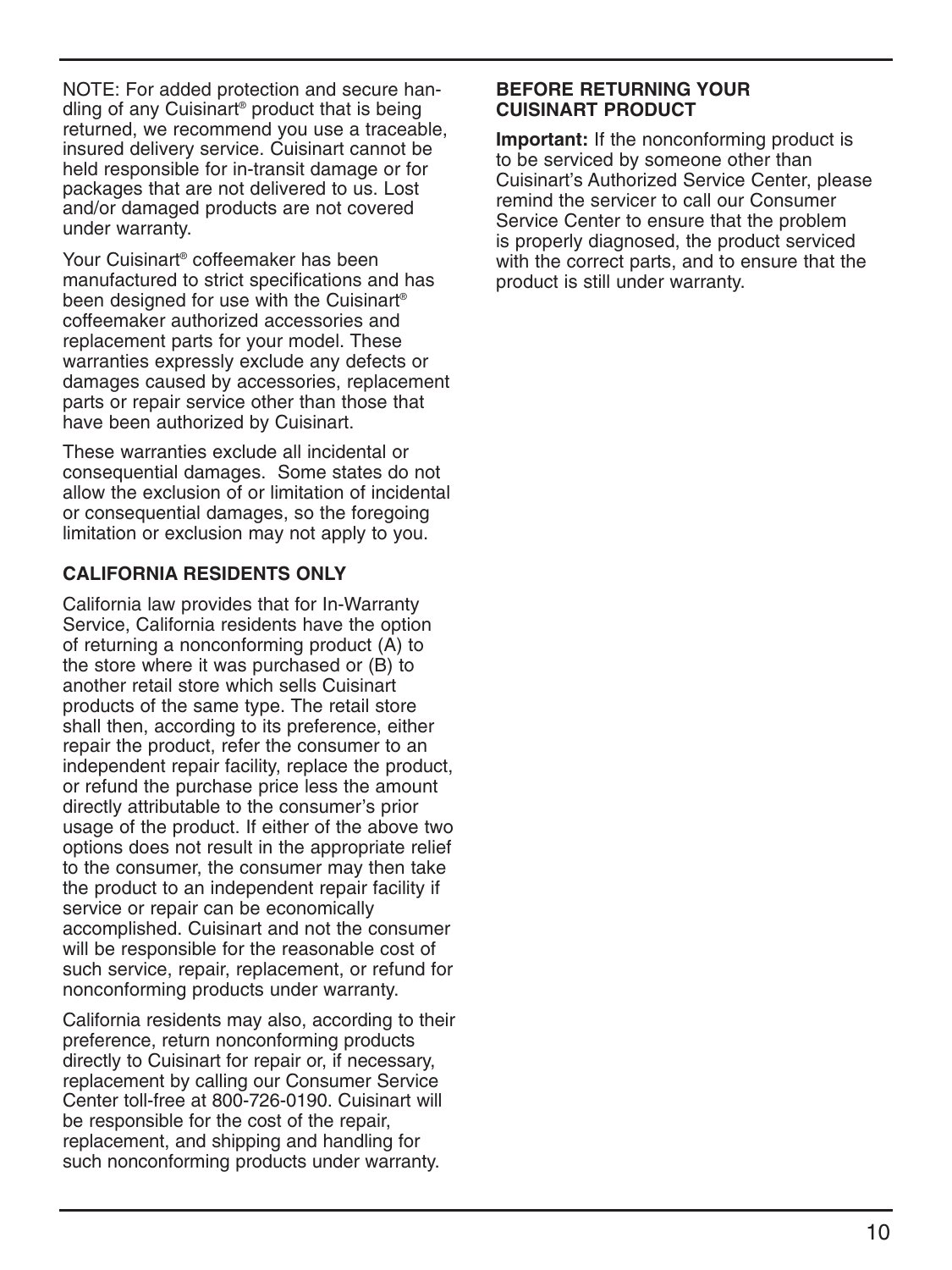













Coffeemakers Food

Processors

Toaster Ovens Blenders Cookware Ice Cream

Makers

Cuisinart offers an extensive assortment of top quality products to make life in the kitchen easier than ever. Try some of our other countertop appliances and cookware, and Savor the Good Life®.

## **www.cuisinart.com**

©2005 Cuisinart Cuisinart® is a registered trademark of Cuisinart 150 Milford Road East Windsor, NJ 08520 Printed in China 05CU26008